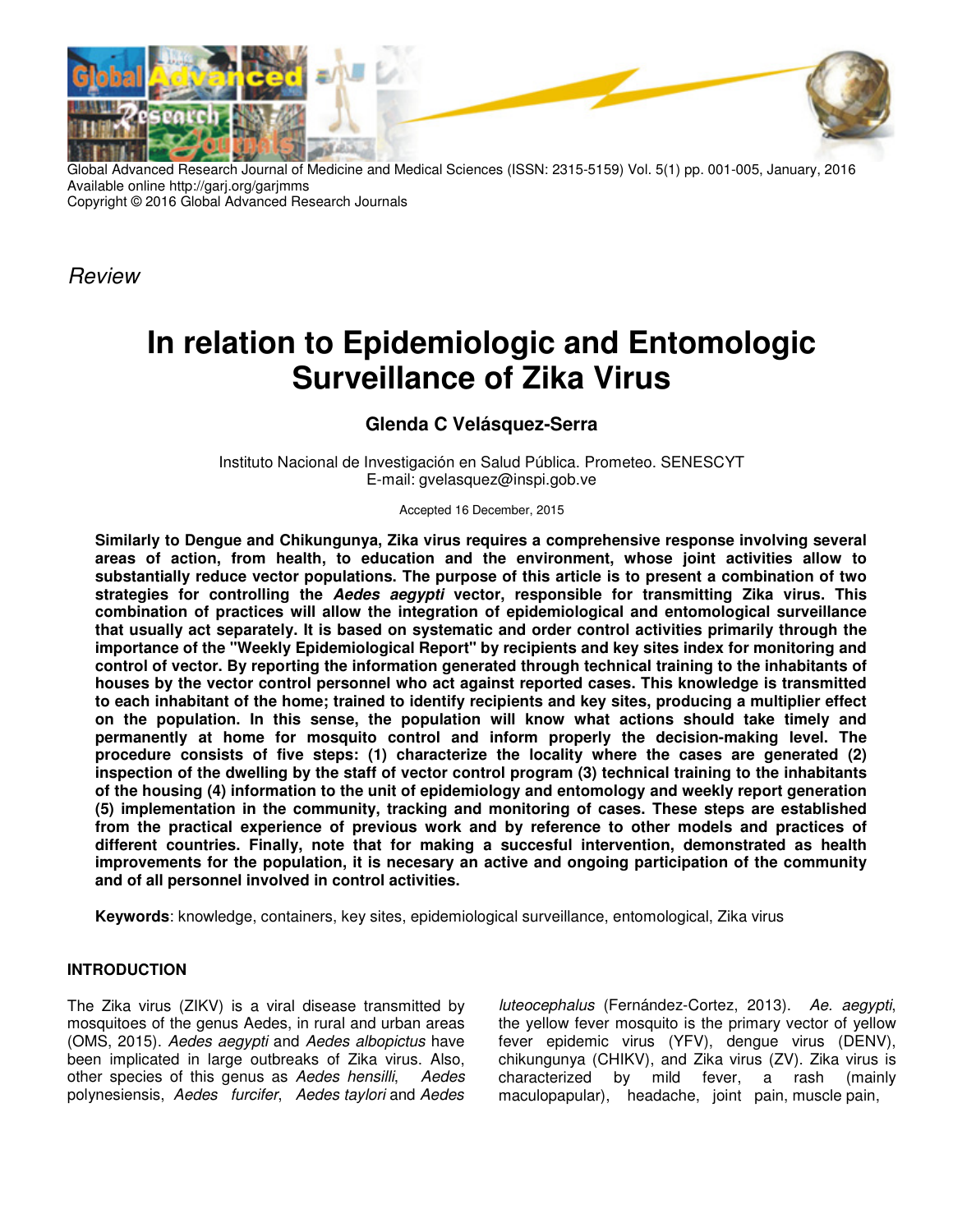malaise and non purulent conjunctivitis that occur within three to twelve days after the bite of mosquito vector (OMS, OPS, 2015).

Due to high infestation of Ae. aegypti and the presence of Ae. albopictus in the Region, it is recommended that prevention and control measures are aimed at reducing vector density, with the acceptance and cooperation of the local population in the adoption of such measures (OMS, 2015). In this regard, the Pan American Health Organization and the World Health Organization (PAHO / WHO) calls to update the recommendations relating to monitoring, strengthening previous recommendations on the same vector-borne diseases and urges to Member States in which circulates the Aedes mosquito to continue its efforts to implement an effective communication strategy with the population to reduce the density of the vector.

In this regard, the entomological and epidemiological surveillance is a fundamental aspect for controlling the Ae. aegypti. However, it is now observed that most epidemiological and entomological surveillance systems are separated, vertical structures, which even work located in different departments of the Ministry of Health in most countries (LLoyd, 2003). Another important aspect is the lack of communication between departments. Epidemiological reports are sent, often by mail to the vector control department, causing a delay of one to three weeks since generation of the case (LLoyd, 2003). This situation is associated with the fact that during outbreak situation and / or epidemics this number increases considerably, resulting in delays in control actions, coupled with the failure of human resources that usually suffers the vector control program.

With this situation, each of the monitoring systems is first saturated by the failure of the registration of all case reports (sub-registers) and the difficulty that every time a home is inspected does not allow the official to perform the recommendations to correct the people, by the time factor, since the control in housing should be performed in an approximate radius of 200 meters (Crespo et al., 2003) where the case has been reported. Moreover, this weakness usually accompanied to the shortage of staff in the group that don't allow the inspection of all the houses that should be treated, check potential recipients and record formats, even less to properly train their inhabitants.

Vector control is achieved primarily by removing containers that are suitable habitats for oviposition and allowing the development of aquatic stages of vector. It is called "key containers" to particular deposits that often produce very high amounts of mosquitoes (Phong and Nam, 1997). Ae. aegypti breeds and develops in these containers of water and its life is closely associated with

human activities. Therefore, the most effective method to control vector is through reduction of "key receptacles" which goal it to eliminate the mosquito larvae, their habitats in and around homes, where most of disease transmission occurs (MPS, 2010). Similarly, the "Key sites" are the places under surveillance for the prevention and control of dengue (LLoyd, 2003).

Infestation index for housing in the provinces of Ecuador, which presented historical high levels, including the provinces of: Manabi, Guayas, El Oro, Esmeraldas y los Rios (MSP, 2015). In general, all populations most densely inhabited of the country are more vulnerable to major epidemics of dengue, Chikungunya and Zika virus, but in Guayaquil presents a special problem: in the city, four serotypes of the dengue virus are circulating, and also chikungunya virus has spread, so there is a high proportion of vulnerable population and vector infestation rates are high (OPS/OMS, 2007). This situation results in overcrowding of services and expenses of public health system due to the inability to control and reduce sources and index rates in dwellings; also conditioning as in dengue cases to progressively decrease the proportion of the working population on which rests the economic growth of country. From there, the importance of preserving and maintaining a system of epidemiological and entomological surveillance, integrated with the community to provide results that will substantially reduce the larval population of the vector, which will influence not only in reducing transmission of Zika virus but also in chikungunya and dengue fever, because these viruses share a common vector (Fernández-Cortez, 2013).

Regarding the situation in Ecuador, lot of economic resources have been prepared for several years to reduce morbidity by dengue cases (Viteri, 2007); efforts are aimed, among other objectives, to obtain biological information of Ae. aegypti mosquito, including climatic, geographic and socio-economic factors to deploy with Geographical Information Systems in order to develop an early warning system for vector control, but the community does not participate. On the other hand, there are few measures dedicated to the maintained prevention throughout the year (recognized as the most effective), so it would be desirable to have another strategy to guide the personnel in charge of vector control not only in epidemics situations and outbreaks as it occurs regularly, but also permanently, in which the whole community make part of it (Viteri, 2007).

Considering the above, the purpose of this paper is to propose a strategy for the reduction of larval density of Ae. aegypti by entomological and epidemiological surveillance, integrated with the community with a previous training. The steps to allow this are described orderly by suggesting the tools used in each case.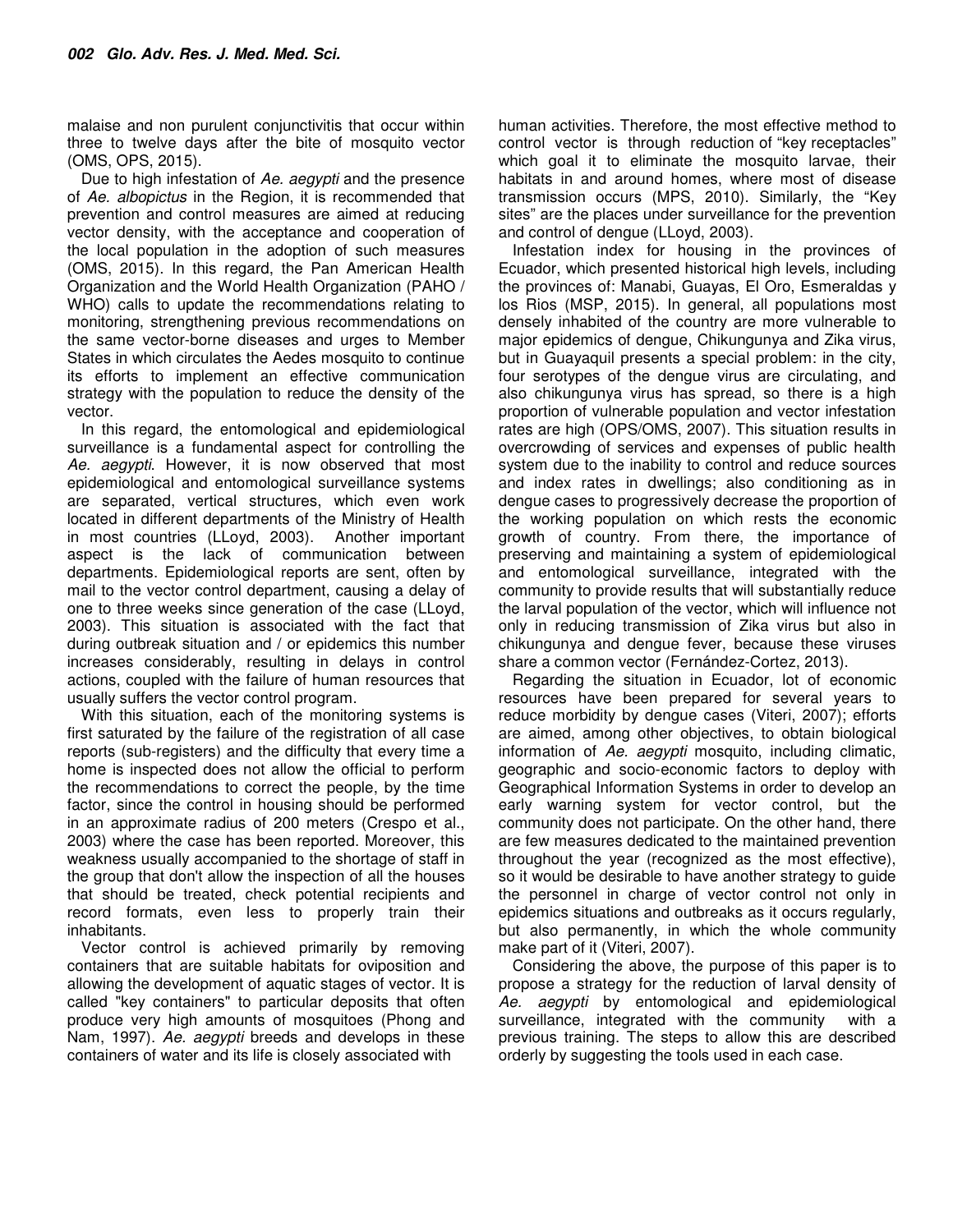## **PROCEDURE FOR LARVAL DENSITY REDUCTION OF Ae. aegypti.**

## **Step 1. Characterize localities where cases are generated**

It must be identified the province, county, city, neighborhood, community and street where cases are being generated. Appoint two members of the program to attend local problems and diagnose risk factors that facilitate the presence of the vector in communities (Strickman and Pattamaporn, 2003; Barrera et al., 1995). This diagnosis should be made as far as possible in conjunction with the entomologist assigned to the vector control program. The search for this information can be done passively (morbidity records, environmental variables (geographic coordinates of temperature, humidity, primarily) water bodies, vegetation, direct observation of containers and mosquito outbreaks among others) and actively (conversations with key community personnel, survey application) (Barrera et al., 1995). Once identified the risk involved in the town, proceed to second step.

#### **Step 2. Inspection of dwellings by the vector control program staff**

The basic input to ensure a timely and adequate<br>entomological surveillance is the entomological entomological surveillance is the entomological information. This should follow a process of collection, tabulation, systematization, analysis and interpretation for decision making that contribute to efficient and effective control vector of Ae. aegypti. This step could support the historical revision of infestation index for housing and deposits over the last five years and the result of interventions in the past before going to the sector. Identify the registry location and streets that started generating cases even when resources and time are limited. It is convenient to prioritize the areas of greatest risk (key sites).

After reviewing the streets and houses where most cases are being generated, it is important to inspect housing (key containers) starting from the rear of house (MPS, 2008). As the activity of home inspection goes by, at this time training begins to household members who are present. In this regard, it should focus on improvement of dynamic aspects of bio-ecology of the vector and key containers. Similarly, the use of physical treatment such as flutter, washing and brushing technique casks are recommended. This activity ranges from 20-30 min. Similarly, once the training is finished, risk evaluation groups can be set, preferably voluntarily among other actions (Armada and Trigo, 1981; UNICEF, 2009). As a result of the evaluation, it is determined

if there is risk at present time or have been permanently and proposals are made to improve this situation. In the absence of risk, it is necessary to look for other causes that may determine above identified problems.

# **Step 3. Technical training for the inhabitants of dwellings. Intervention proposals**

The purpose of this step is to minimize or eliminate exposure to risk factors and key containers with the training and technical assistance of inspectors assigned by the program and the community. This training is basically the recognition of the key containers, identify larval stage, make the respective annotations in the registration form that usually uses the vector control program or design and adapt a survey itself and eliminate breeding or key containers. Main sources of potential solutions can be found with the inhabitants of the houses that supervise the work of the other teams that are formed in toguether with the community. It is needed the intervention of the entomologist assigned to the program and other specialists where similar experiences or practices similar tasks are executed.

The vector control Program of the World Health Organization (Parks and Lloyd, 2004) establishes interventions classified into three groups: 1) engineering groups, aimed at reducing exposure to physical risks; 2) administrative, focused on changing the way it is organized and designed the work and 3) behavior (or personal), focused on the behavior and capabilities of workers. In this step, proposals suggested by each working group are evaluated and the best is adopted. It is very important at this stage an accurate evaluation of all the proposals, allowing to select the most convenient according to the considered variables, which obviously change depending on the context. The evaluation results should be presented in an attractive and understandable language to decision makers; point out the advantages and disadvantages of each proposal and include their respective cost / benefit analysis. An effective way is the creation of multidisciplinary teams, as each participant brings their approach and deep knowledge of the community, thereby achieving a more comprehensive analysis. This activity at the discretion of the author is essential to consolidate the proposals in practice.

Prototypes of such interventions constitute the removal of covers cars that represent an excellent breeding for its form (it is impossible to remove the water dump), material (insulation) and dark color (captures infrared energy) that maintains suitable temperatures for mosquito development. Large containers (typically 200 liters) and laundry sinks (when disused and covered with leaves) are very good breeding sites for its ability to maintain large amounts of larvae (Armada and Trigo, 1981).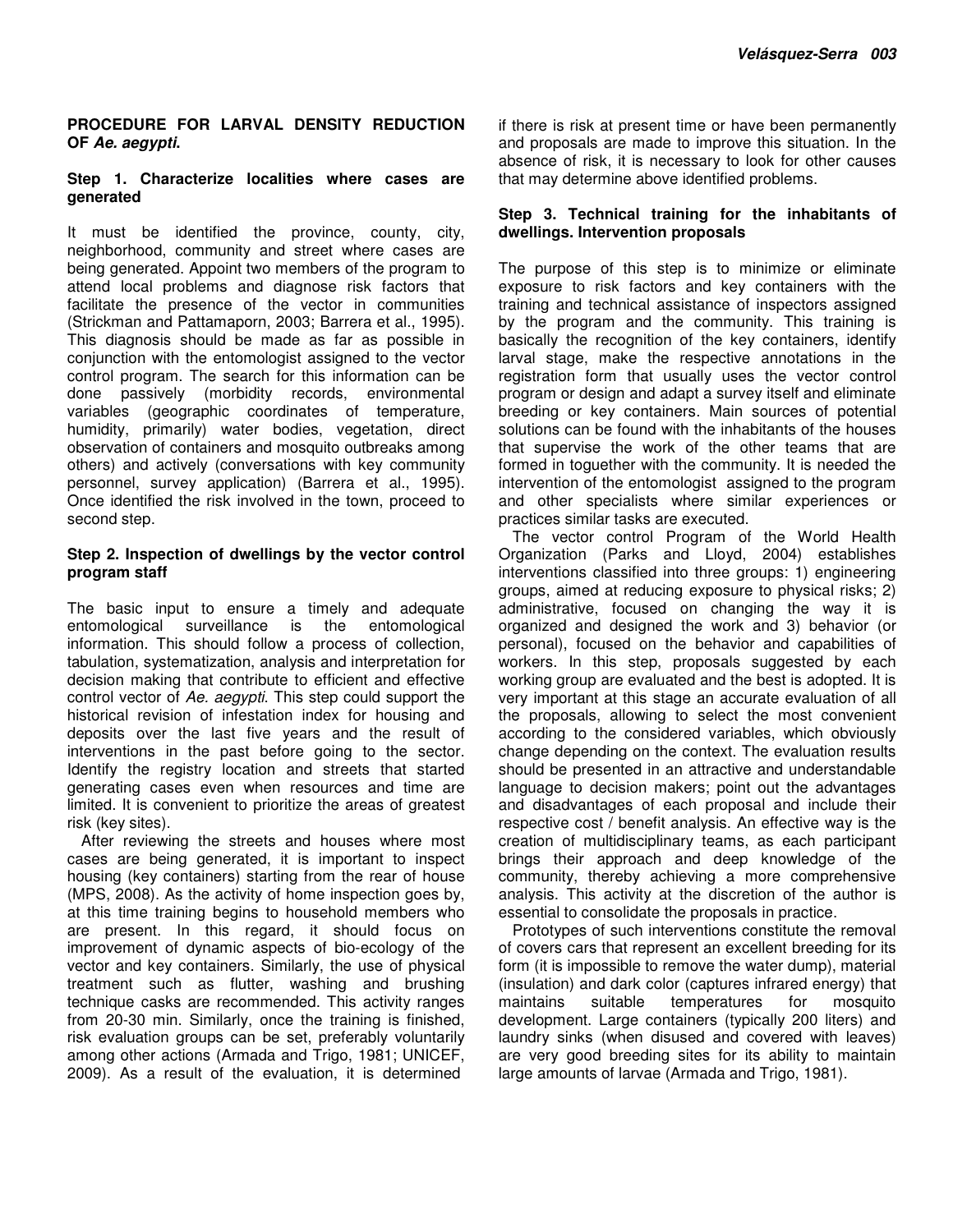#### **Step 4. Information on the Epidemiology Unit and weekly report generation**

It is necessary to have the support of at least two community residents permanently involved in locating and monitoring of containers and key sites. This person will notify the representative or official of the vector control program of the cases on a weekly basis. This subject will inform to the officer of both epidemiological and entomological surveillance. From this information is generated the weekly epidemiological report discriminated from the corresponding level (prioritized population) (MSDS, 2003). Both surveillance units should be analyzed, emerged from the community or the group, if it solves the problem partially or completely or if the Ministry of Health is capable of assuming the implementation and whether the cost / benefit ratio is favorable. Program indicators must be reviewed if these have been effective in reducing cases and if compared with other practices in the past on sites identified as endemic, have shown a significant impact on the population (Armada and Trigo, 1981). Unfortunately, professionals dedicated to this area and related research, are generally limited in achieving this crucial task, as, operating costs, logistics, human resources and community participation and tools necessary to carry out the actions, are not always included in the budget for the vector control program.

### **Step 5. Implementation and monitoring community**

The objective of this step is to inspect implemented proposals and test their efficiency. During execution is recommended for greater acceptance of inhabitants because the continuity of actions and self-care of their health depends on them. While adapting proccess is being developed, community actors have to be monitored and trained (Ministerio de Salud, 2009). It is important to keep all who are part of this strategy, informed and convinced that the new proposals will not return to the old practices (Secretaría de Salud, 2007). Probably, desired effects are not achieved on the first try, but if it is permanent and sustainable over the time, new cases will not be noticed. This proposal is subject to continuous improvement of activities.

## **FINAL CONSIDERATIONS**

During many occasions, Provincial Health Directions perform isolated and uncoordinated actions in control interventions, mostly without proper ongoing monitoring of the program. The present method can serve as a reference to those responsible for this field, since it provides step activities to be carried out in an orderly manner and with a systemic approach for success in

vector control intervention. The importance of each phase is mentioned to those responsible for resource allocation, as all efforts would be useless if all proposals for improvements for vector control are not emphasized. Finally, note that for a successful intervention which is manifested in the reduction of morbidity from this cause it is necessary the active participation of all personnel involved in the activities discussed.

#### **REFERENCES**

- Armada GA, Trigo J (1981). Manual para supervisores responsables de brigada y visitadores. MINSAP, Cuba.1981. páginas.
- Barrera R, Navarro JC, Mora JD, Domínguez D, González JE (1995). Deficiencias de los servicios públicos y cría de Aedes aegypti en Venezuela. Bol Ofic Sanit Panam. 118(5): 410-416.
- Crespo Guzmán A, Domínguez Guerrero L, Méndez Castellano A, Alfonso Garlobo Y (2011). Vigilancia y erradicación antivectorial en la atención primaria de salud. Medwave 2011 (08):e5114.
- Fernández-Cortez D (2013). Detección en tiempo real de PCR cuantitativa de virus Zika y evaluación de campo con mosquitos capturados. (Consulted 09/12/2015) Avalaible from: http://biologiadfcortes.blogspot.com/2013/12/deteccion-en-tiemporeal-de-pcr.html
- LLoyd LS (2003). Mejores Prácticas para la Prevención y Control de Dengue en las Américas. Enviromental Health Project. Washington, DC: OPS. pp 129
- Ministerio de la Protección Social (2008) Gestión para la vigilancia entomológica y control de la transmisión de dengue. Dirección General de Salud Pública. Grupo Salud Ambiental. Enfermedades transmitidas por vectores. Colombia. pp. 113
- Ministerio de Protección Social de Colombia (2010). Gestión para la Vigilancia Entomológica y Control de la transmisión de Dengue. Instituto Nacional de Salud Pública. Organización Panamericana de la Salud. Colombia. pp126
- Ministerio de Salud (2009). Participación social en la prevención del dengue. Guía para el promotor. 2da Edición. UNICEF. Argentina. pp 78
- Ministerio de Salud de la Nación Argentina (2009). Enfermedades Infecciosas. Dengue. Guía para el equipo de salud Nro. 2da. edición. Dirección de Epidemiología. Buenos Aires. Argentina. pp41
- Ministerio de Salud Pública (2015). Gaceta Epidemiológica Semanal N° 40. Dirección Nacional de Vigilancia Epidemiológica. Ecuador
- Ministerio de Salud y Desarrollo Social (2003). Boletín Epidemiológico Semanal. Dirección de Epidemiología Nacional. Caracas. Venezuela
- Organización Mundial de la Salud. Organización Panamericana de la Salud (2015). Infección por Virus Zika. Actualización Epidemiológica. [Consulted 27/10/2015] Avalaible from: http://web.minsal.cl/node/794
- Organización Mundial de la Salud. Organización Panamericana de la Salud (2015). Infección por Virus Zika. Actualización Epidemiológica. [Consulted 27/10/2015] Avalaible from: http://web.minsal.cl/node/794
- Organización Panamericana de la Salud (OPS/OMS) (2007). La equidad en la mira: la salud pública en Ecuador durante las últimas décadas Quito: OPS/MSP/CONASA). pp 453.
- Parks WY, Lloyd L (2004). Planificación de la Movilización y Comunicación Social para la Prevención y el Control del Dengue: Guía Paso a Paso. Organización Mundial de la Salud – Centro Mediterráneo para la Reducción de Vulnerabilidad (WMC) – Organización Panamericana de la Salud (OPS) - Programa Especial de Investigación y Capacitación en Enfermedades Tropicales (TDR). Catalogación por la Biblioteca de la OMS. 146 pp.
- Phong TV, Nam VS (1997). Key breeding sites of dengue vectors in Hanoi, Vietnam, 1994-1997. Boletín sobre el dengue, WHO-SEAR-WPRO. (23): 67-72.
- Secretaria de salud de Mexico (200/). Estrategia Nacional de Promoción y Prevención para una mejor salud. Dirección General de Promoción de la Salud. Subsecretaría de Prevención y Promoción de la Salud. México. pp 99